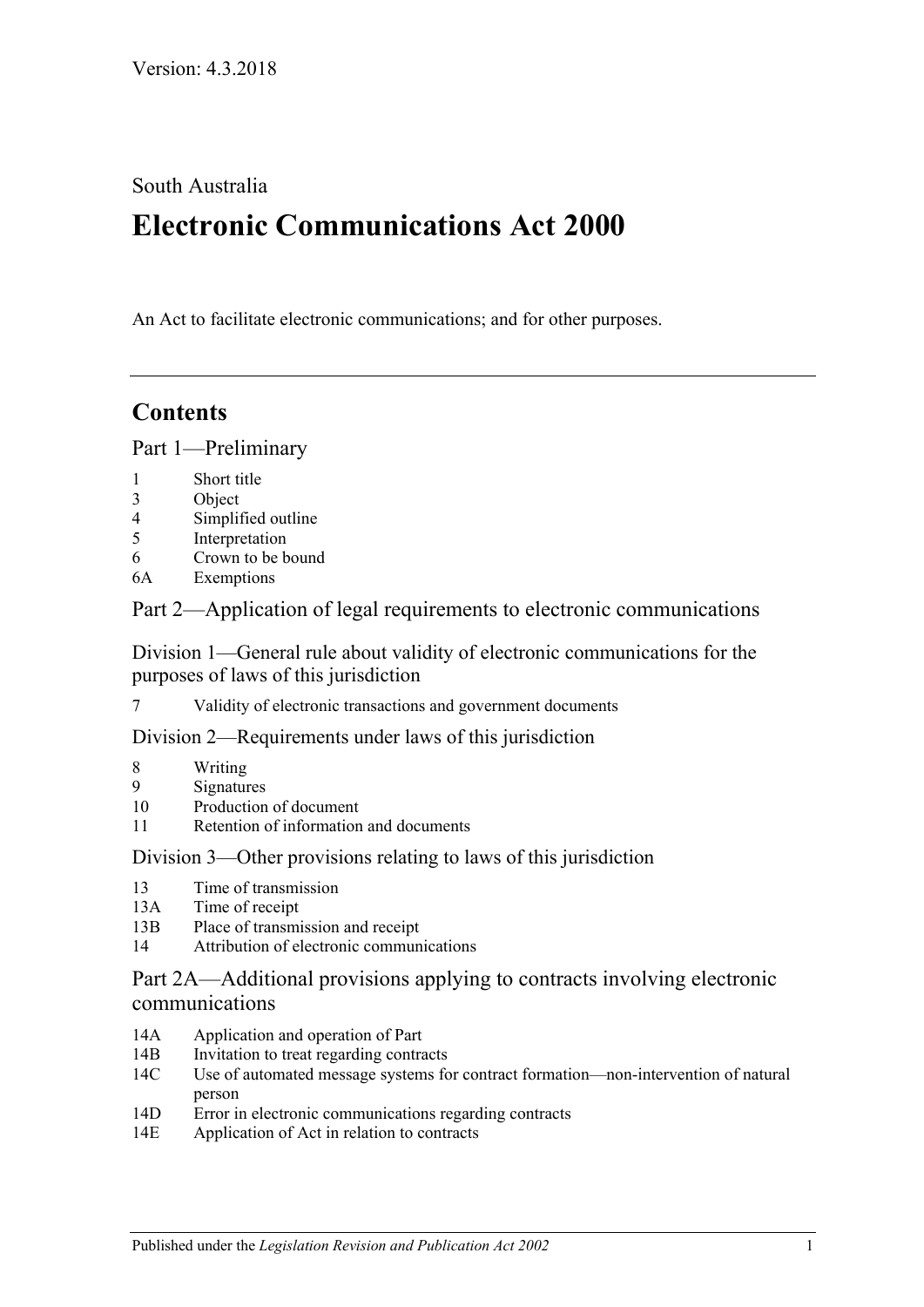# [Part 3—Issue of government documents by approved information system](#page-14-1)

- 15 [Application of Part](#page-14-2)
- 16 [Minister may approve means of issue](#page-15-0)
- 17 [Approval for electronic issue of government document](#page-15-1)
- 18 [Electronic issue authorised if approved and consent given](#page-15-2)
- 19 [Usage rules must be complied with](#page-16-0)
- 20 [Prescribed modifications](#page-16-1)
- 21 [Evidentiary](#page-16-2)

[Part 4—Miscellaneous](#page-16-3)

- 22 [Delegation](#page-16-4)
- 23 [Regulations](#page-16-5)

[Legislative history](#page-18-0)

# <span id="page-1-0"></span>**The Parliament of South Australia enacts as follows:**

# **Part 1—Preliminary**

### <span id="page-1-1"></span>**1—Short title**

This Act may be cited as the *Electronic Communications Act 2000*.

# <span id="page-1-2"></span>**3—Object**

The object of this Act is to provide a regulatory framework that—

- (a) recognises the importance of the information economy to the future economic and social prosperity of Australia; and
- (b) facilitates the use of electronic communications; and
- (c) promotes business and community confidence in the use of electronic communications; and
- (d) enables business and the community to use electronic communications in their dealings with government.

### <span id="page-1-3"></span>**4—Simplified outline**

- (1) The following is a simplified outline of this Act:
	- (a) for the purposes of a law of this jurisdiction, a transaction is not invalid because it took place by means of one or more electronic communications; and
	- (ab) for the purposes of the law of this jurisdiction, a government document is not invalid because it was issued by means of 1 or more electronic communications; and
	- (b) the following requirements imposed under a law of this jurisdiction can generally be met in electronic form:
		- (i) a requirement to give information in writing;
		- (ii) a requirement to provide a signature;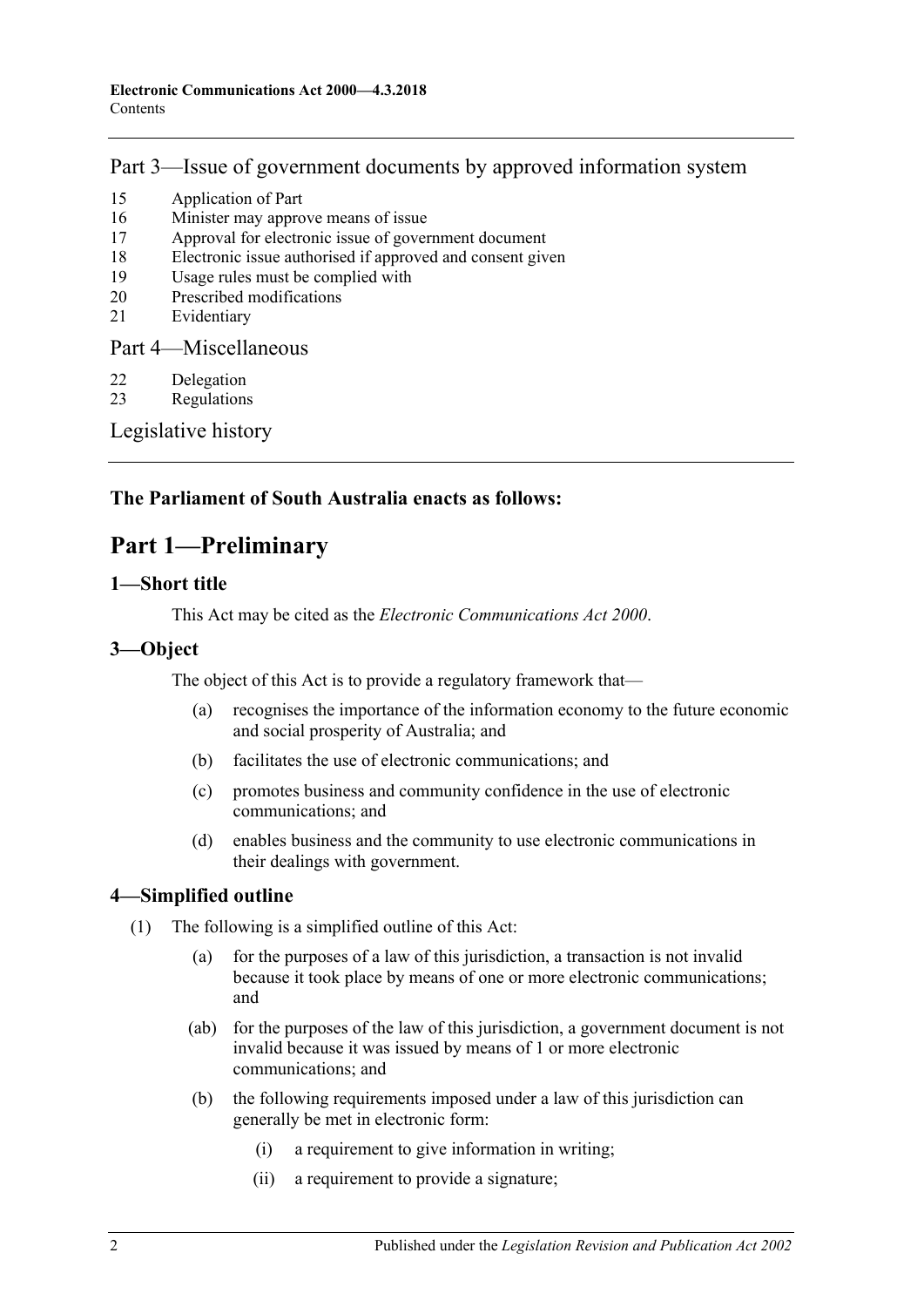- (iii) a requirement to produce a document;
- (iv) a requirement to record information;
- (v) a requirement to retain a document; and
- (c) for the purposes of a law of this jurisdiction, provision is made for determining the time and place of the transmission and receipt of an electronic communication; and
- (d) the purported originator of an electronic communication is bound by it for the purposes of a law of this jurisdiction only if the communication was sent by the purported originator or with the authority of the purported originator.
- (2) [Part 2A](#page-12-1) contains provisions applying to contracts involving electronic communications, including provisions (relating to the internet in particular) for the following:
	- (a) an unaddressed proposal to form a contract is to be regarded as an invitation to make offers, rather than as an offer that if accepted would result in a contract;
	- (b) a contract formed automatically is not invalid, void or unenforceable because there was no human review or intervention;
	- (c) a portion of an electronic communication containing an input error can be withdrawn in certain circumstances;
	- (d) the application of certain provisions of [Part 2](#page-5-1) to the extent they do not apply of their own force.
- (3) [Part 3](#page-14-1) contains provisions applying to the issue of a government document by means of an approved information system and enables the issue of a government document by means of electronic communication in circumstances where an Act provides for the issue of the document only in the form of a physical document or item.

### <span id="page-2-0"></span>**5—Interpretation**

(1) In this Act, unless the contrary intention appears—

*addressee* of an electronic communication means a person who is intended by the originator to receive the electronic communication, but does not include a person acting as an intermediary with respect to the electronic communication;

*approved information system* means an information system approved under section  $16(1)(a)$ ;

*automated message system* means a computer program or an electronic or other automated means used to initiate an action or respond to data messages in whole or in part, without review or intervention by a natural person each time an action is initiated or a response is generated by the system;

*consent* includes consent that can reasonably be inferred from the conduct of the person concerned, but does not include consent given subject to conditions unless the conditions are complied with;

*data* includes the whole or part of a computer program within the meaning of the *Copyright Act 1968* of the Commonwealth;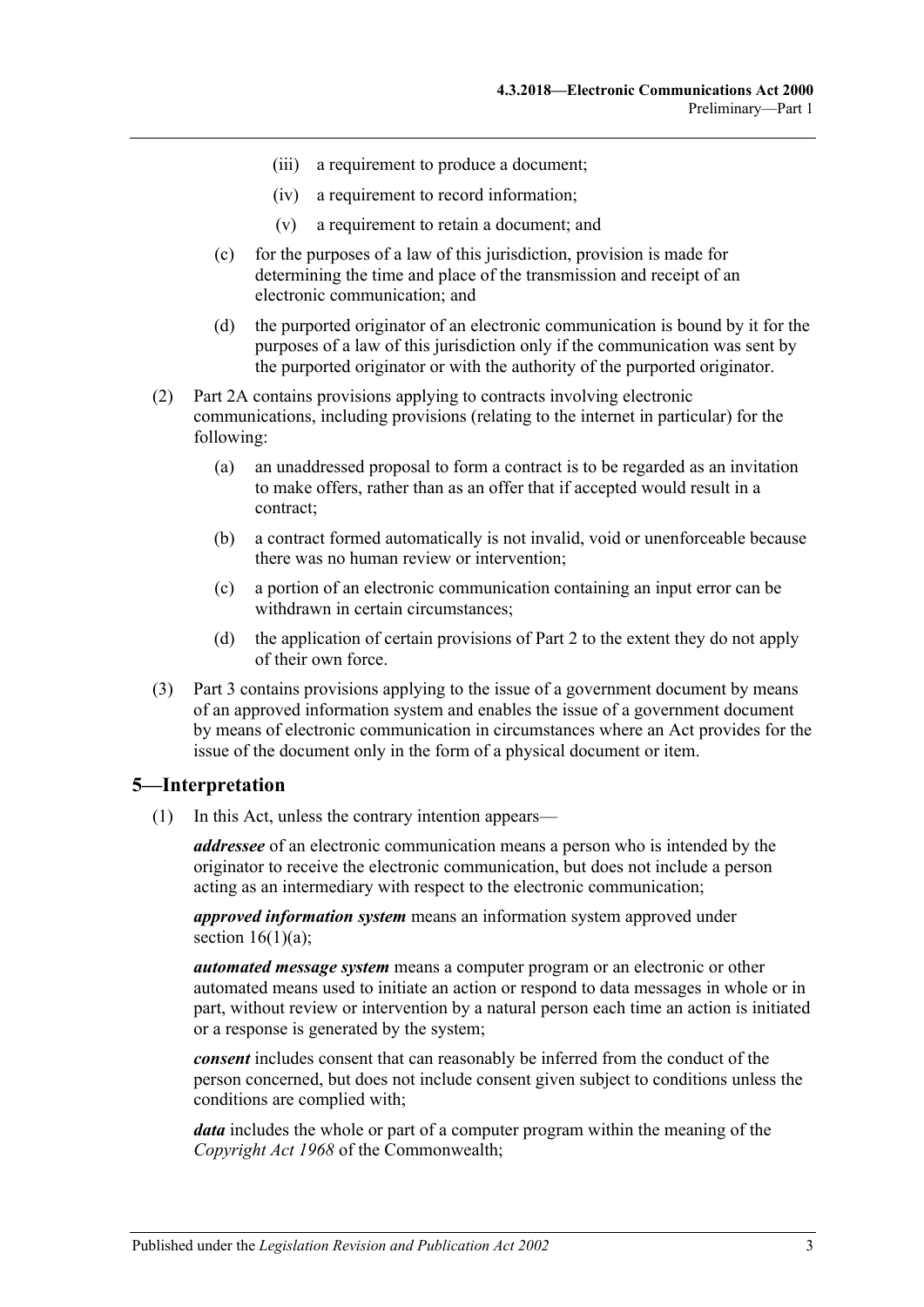*data storage device* means any article or material (for example, a disk) from which information is capable of being reproduced, with or without the aid of any other article or device;

*electronic communication* means—

- a communication of information in the form of data, text or images by means of guided or unguided electromagnetic energy, or both; or
- (b) a communication of information in the form of sound by means of guided or unguided electromagnetic energy, or both, where the sound is processed at its destination by an automated voice recognition system;

*government agency* means—

- (a) a Minister of the Crown; or
- (b) a person who holds an office established by an Act; or
- (c) an administrative unit of the Public Service; or
- (d) South Australia Police; or
- (e) a council; or
- (f) an incorporated or unincorporated body—
	- (i) established or continued in existence for a public purpose by an Act; or
	- (ii) established or continued in existence for a public purpose under an Act (other than an Act providing for the incorporation of companies or associations, co-operatives, societies or other voluntary organisations); or
	- (iii) subject to control or direction by the Governor, a Minister of the Crown or other instrumentality or agency of the Crown or a council (whether or not the body is established or continued in existence by or under an Act); or
- (g) a person or body declared by the regulations to be a government agency;

*government document* means a document issued by or on behalf of a government agency that does not itself constitute a transaction (whether or not the document is issued as a result of a transaction or in connection with 1 or more transactions);

#### **Examples—**

Government documents would include licences, permits and certificates.

*information* means information in the form of data, text, images or sound;

*information system* means a system for generating, sending, receiving, storing or otherwise processing electronic communications;

*information technology requirements* includes software requirements;

*law of this jurisdiction* means any law in force in this jurisdiction, whether in the civil or criminal jurisdiction and whether written or unwritten, but does not include a law of the Commonwealth;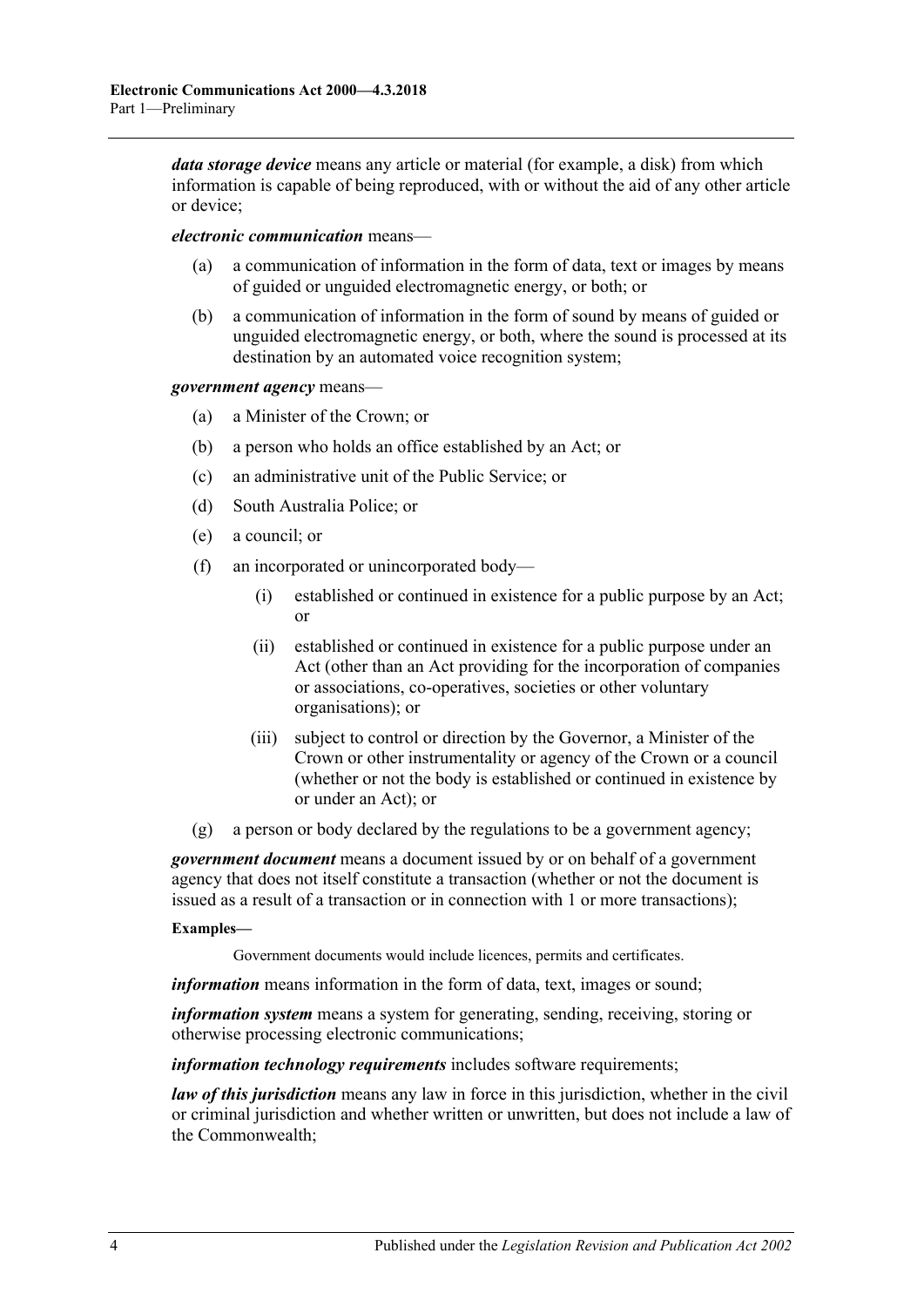*non-profit body* means a body that is not carried on for the purposes of profit or gain to its individual members and is, by the terms of the body's constitution, prohibited from making any distribution, whether in money, property or otherwise, to its members;

*originator* of an electronic communication means a person by whom, or on whose behalf, the electronic communication has been sent or generated before storage, if any, but does not include a person acting as an intermediary with respect to the electronic communication;

*performance* of a contract includes non-performance of the contract;

#### *place of business* means—

- (a) in relation to a person, other than an entity referred to in [paragraph](#page-4-1) (b)—a place where the person maintains a non-transitory establishment to pursue an economic activity other than the temporary provision of goods or services out of a specific location; or
- <span id="page-4-1"></span>(b) in relation to a government, an authority of a government or a non-profit body—a place where any operations or activities are carried out by that government, authority or body;

#### *responsible Minister* means—

- (a) in relation to a government document issued under an Act—the Minister to whom the administration of that Act is committed; or
- (b) in relation to any other government document—the Minister responsible for the relevant government agency;

*this jurisdiction* means South Australia;

*transaction* includes—

- (a) any transaction in the nature of a contract, agreement or other arrangement; and
- (b) any statement, declaration, demand, notice or request, including an offer and the acceptance of an offer, that the parties are required to make or choose to make in connection with the formation or performance of a contract, agreement or other arrangement; and
- (c) any transaction of a non-commercial nature; and
- (d) any application or request made, or notice or information provided, by a person seeking the issue of a government document or who has been issued a government document;

*usage rules* means rules approved under section [16\(1\)\(b\).](#page-15-4)

- (2) Notes in the text of this Act do not form part of this Act.
- (3) Usage rules are not statutory instruments for the purposes of the law of the State and are not regulations for the purposes of the *[Subordinate Legislation Act](http://www.legislation.sa.gov.au/index.aspx?action=legref&type=act&legtitle=Subordinate%20Legislation%20Act%201978) 1978*.

### <span id="page-4-0"></span>**6—Crown to be bound**

This Act binds the Crown in right of South Australia and, in so far as the legislative power of Parliament permits, the Crown in all its other capacities.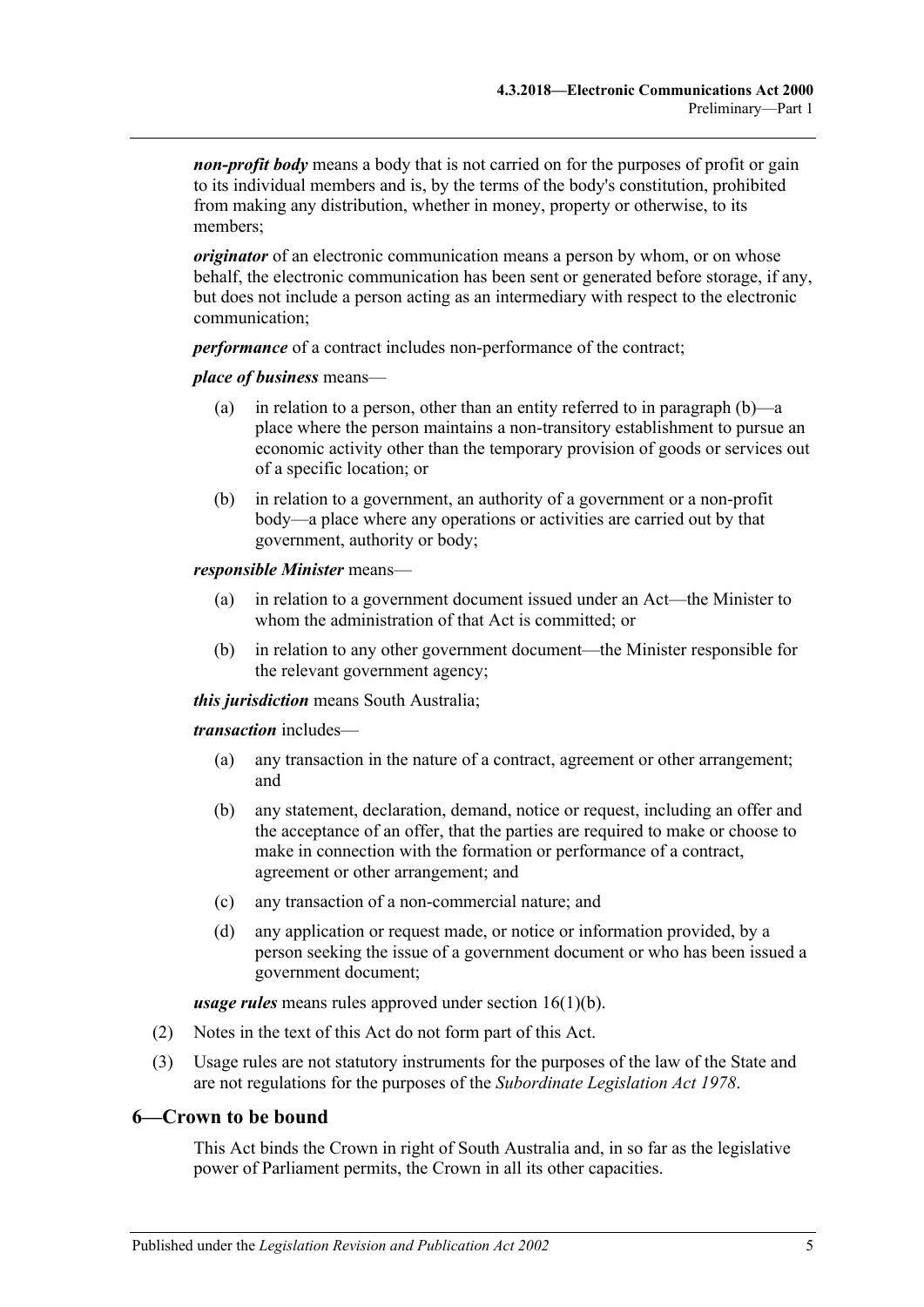### <span id="page-5-0"></span>**6A—Exemptions**

- (1) The regulations may provide that all or specified provisions of this Act do not apply
	- to transactions, requirements, permissions, electronic communications or other matters specified, or of classes specified, in the regulations for the purposes of this section; or
	- (ab) to government documents specified, or of classes specified, in the regulations for the purposes of this section; or
	- (b) in circumstances specified, or of classes specified, in the regulations for the purposes of this section.
- (2) The regulations may provide that all or specified provisions of this Act do not apply to specified laws of this jurisdiction.

# <span id="page-5-1"></span>**Part 2—Application of legal requirements to electronic communications**

# <span id="page-5-2"></span>**Division 1—General rule about validity of electronic communications for the purposes of laws of this jurisdiction**

### <span id="page-5-3"></span>**7—Validity of electronic transactions and government documents**

- (1) For the purposes of a law of this jurisdiction, a transaction is not invalid because it took place wholly or partly by means of one or more electronic communications.
- (2) For the purposes of a law of this jurisdiction, a government document is not invalid because it was issued wholly or partly by means of 1 or more electronic communications.
- (3) The general rules in this section do not apply in relation to the validity of a transaction or government document to the extent to which another, more specific, provision of this Act deals with the validity of the transaction or document.

### <span id="page-5-4"></span>**Division 2—Requirements under laws of this jurisdiction**

### <span id="page-5-5"></span>**8—Writing**

- <span id="page-5-6"></span>(1) If, under a law of this jurisdiction, a person is required to give information in writing, that requirement is taken to have been met if the person gives the information by means of an electronic communication, where—
	- (a) at the time the information was given, it was reasonable to expect that the information would be readily accessible so as to be useable for subsequent reference; and
	- (b) the person to whom the information is required to be given consents to the information being given by means of an electronic communication.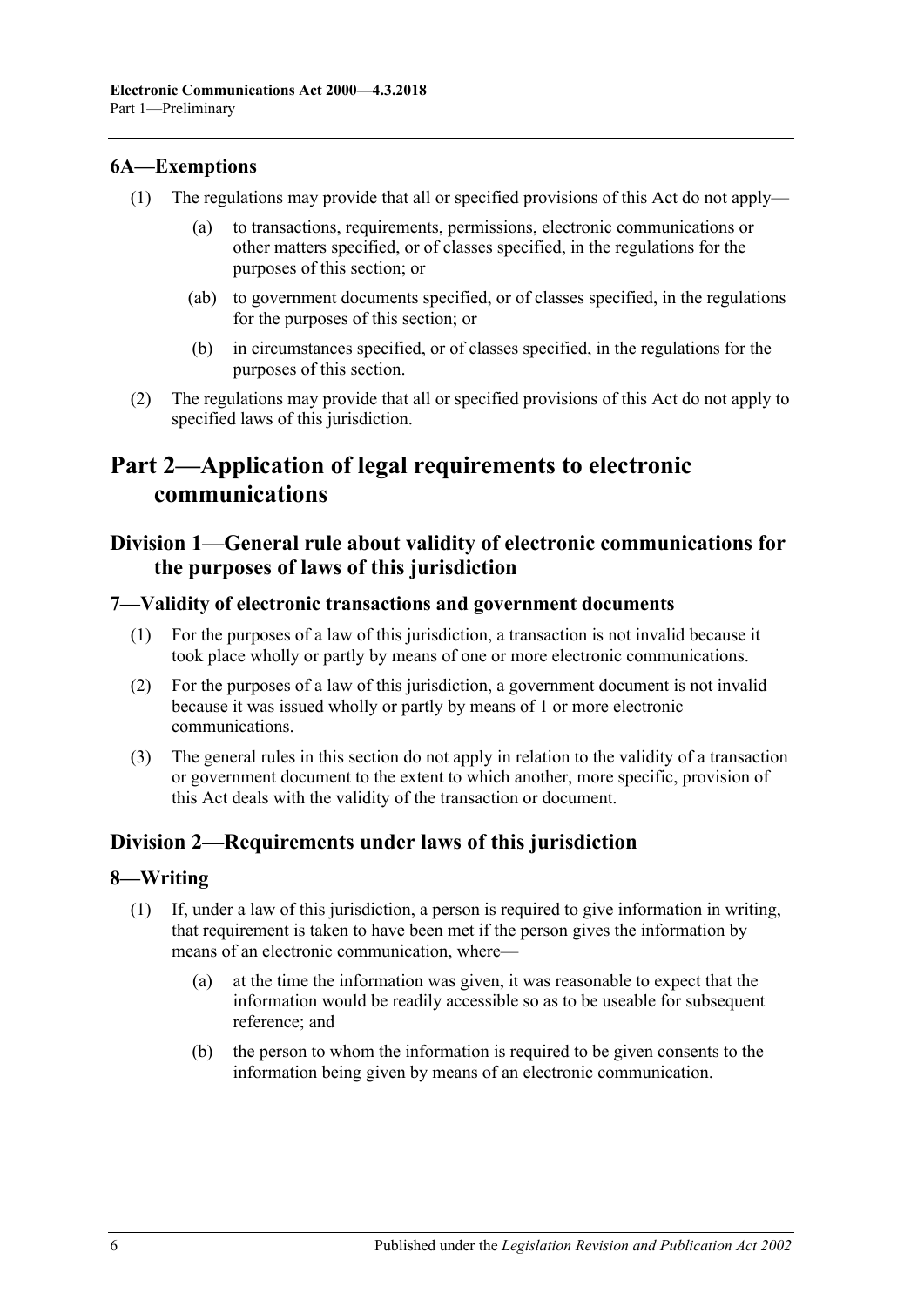- (2) If, under a law of this jurisdiction, a person is permitted to give information in writing, the person may give the information by means of an electronic communication, where—
	- (a) at the time the information was given, it was reasonable to expect that the information would be readily accessible so as to be useable for subsequent reference; and
	- (b) the person to whom the information is permitted to be given consents to the information being given by means of an electronic communication.
- <span id="page-6-1"></span><span id="page-6-0"></span>(2a) For the purposes of [subsections](#page-5-6) (1)(b) and [\(2\)\(b\),](#page-6-0) a person to whom prescribed legal proceedings relate will be taken to have consented to any information required or permitted to be given to the person in relation to those proceedings by means of an electronic communication.
- (2b) [Subsection \(2a\)](#page-6-1) only applies if, before giving the information by means of an electronic communication, it has been ascertained that the person, or a legal practitioner representing that person, will be readily able to access or download, and (if required) print, the information.
- (3) For the purposes of [subsections](#page-5-6)  $(1)(b)$  and  $(2)(b)$ , a person who is required to be given a government document under any Act or law will be taken to have consented to the document being given by means of an electronic communication if the person has provided an email address to the relevant government agency for that purpose.
- (3a) This section does not affect the operation of usage rules applicable under [Part 3](#page-14-1) or of any other law of this jurisdiction that makes provision for or in relation to requiring or permitting information to be given, in accordance with particular information technology requirements—
	- (a) on a particular kind of data storage device; or
	- (b) by means of a particular kind of electronic communication,

(and the usage rules or other law will be taken to apply to the exclusion of this section).

- (4) This section applies to a requirement or permission to give information, whether the expression *give*, *send* or *serve*, or any other expression, is used.
- (5) For the purposes of this section, *giving information* includes, but is not limited to, the following:
	- (a) making an application;
	- (b) making or lodging a claim;
	- (c) giving, sending or serving a notification;
	- (d) lodging a return;
	- (e) making a request;
	- (f) making a declaration;
	- (g) lodging or issuing a certificate;
	- (h) making, varying or cancelling an election;
	- (i) lodging an objection;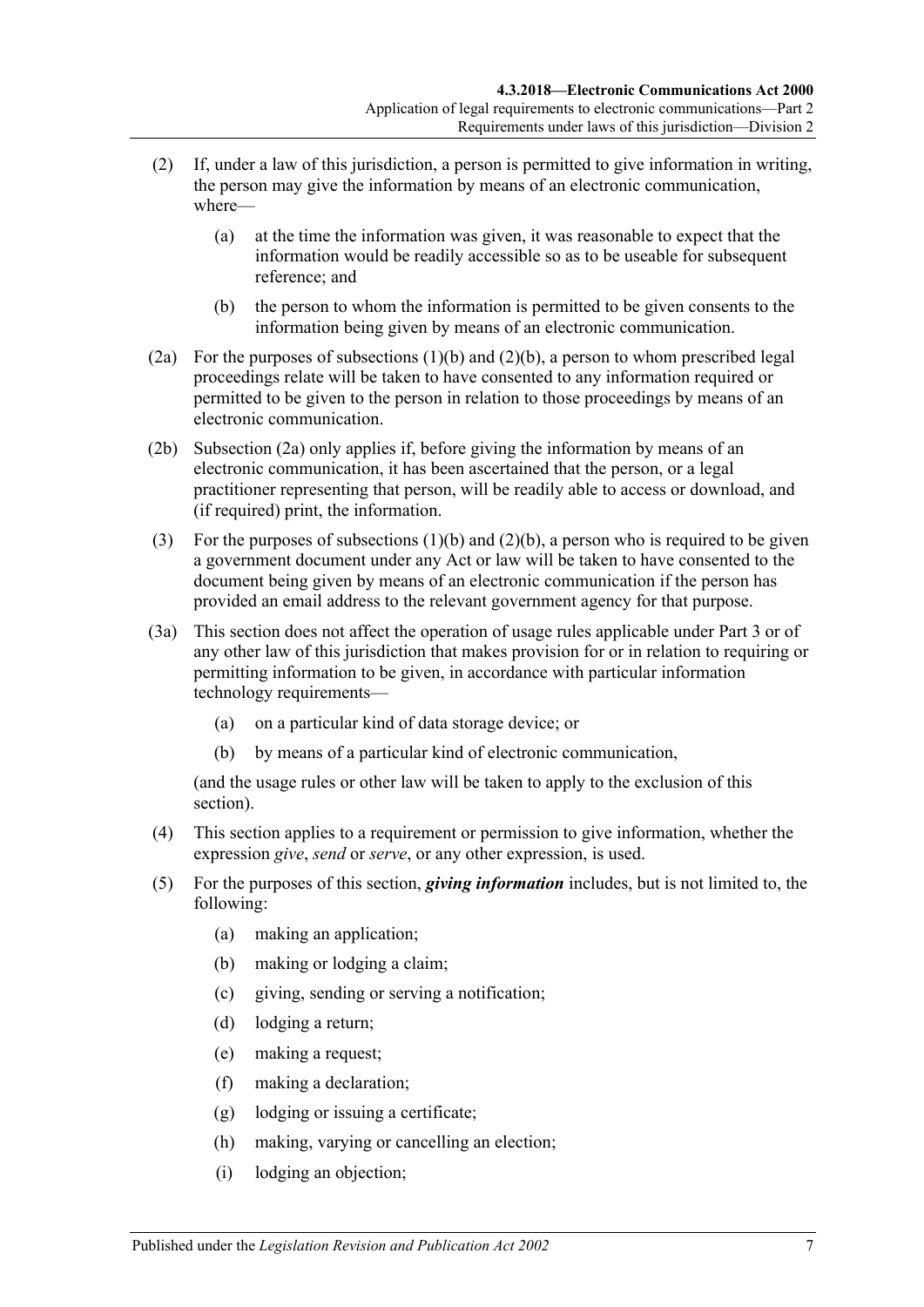(j) giving a statement of reasons.

### <span id="page-7-4"></span><span id="page-7-0"></span>**9—Signatures**

- <span id="page-7-1"></span>(1) If, under a law of this jurisdiction, the signature of a person is required, that requirement is taken to have been met in relation to an electronic communication if—
	- (a) a method is used to identify the person and to indicate the person's intention in respect of the information communicated; and
	- (b) the method used was either—
		- (i) as reliable as appropriate for the purpose for which the electronic communication was generated or communicated, in the light of all the circumstances, including any relevant agreement; or
		- (ii) proven in fact to have fulfilled the functions described in [paragraph](#page-7-1) (a), by itself or together with further evidence; and
	- (c) the person to whom the signature is required to be given consents to that requirement being met by way of the use of the method mentioned in [paragraph](#page-7-1) (a).
- <span id="page-7-3"></span><span id="page-7-2"></span>(1a) For the purposes of [subsection](#page-7-2)  $(1)(c)$ , a person to whom prescribed legal proceedings relate to whom a signature is required to be given will be taken to have consented to that requirement being met in relation to those proceedings by way of the use of the method mentioned in [subsection](#page-7-1) (1)(a).
- (1b) [Subsection \(1a\)](#page-7-3) only applies if, before communicating by means of an electronic communication information in respect of which the signature of a person is required, it has been ascertained that the person to whom the signature is required to be given, or a legal practitioner representing that person, will be readily able to access or download, and (if required) print, the information.
- (2) For the purposes of [subsection](#page-7-2)  $(1)(c)$ , a person who is required to be given a signed government document under any Act or law will be taken to have consented to the signature requirement being met by way of the use of the method mentioned in [subsection](#page-7-1)  $(1)(a)$ .
- (2a) This section does not affect the operation of usage rules applicable under [Part 3](#page-14-1) or of any other law of this jurisdiction that makes provision for or in relation to requiring—
	- (a) an electronic communication to contain an electronic signature (however described); or
	- (b) an electronic communication to contain a unique identification in an electronic form; or
	- (c) a particular method to be used in relation to an electronic communication to identify the originator of the communication and to indicate the originator's intention in respect of the information communicated,

(and the usage rules or other law will be taken to apply to the exclusion of this section).

(3) The reference in [subsection](#page-7-4) (1) to a law that requires a signature includes a reference to a law that provides consequences for the absence of a signature.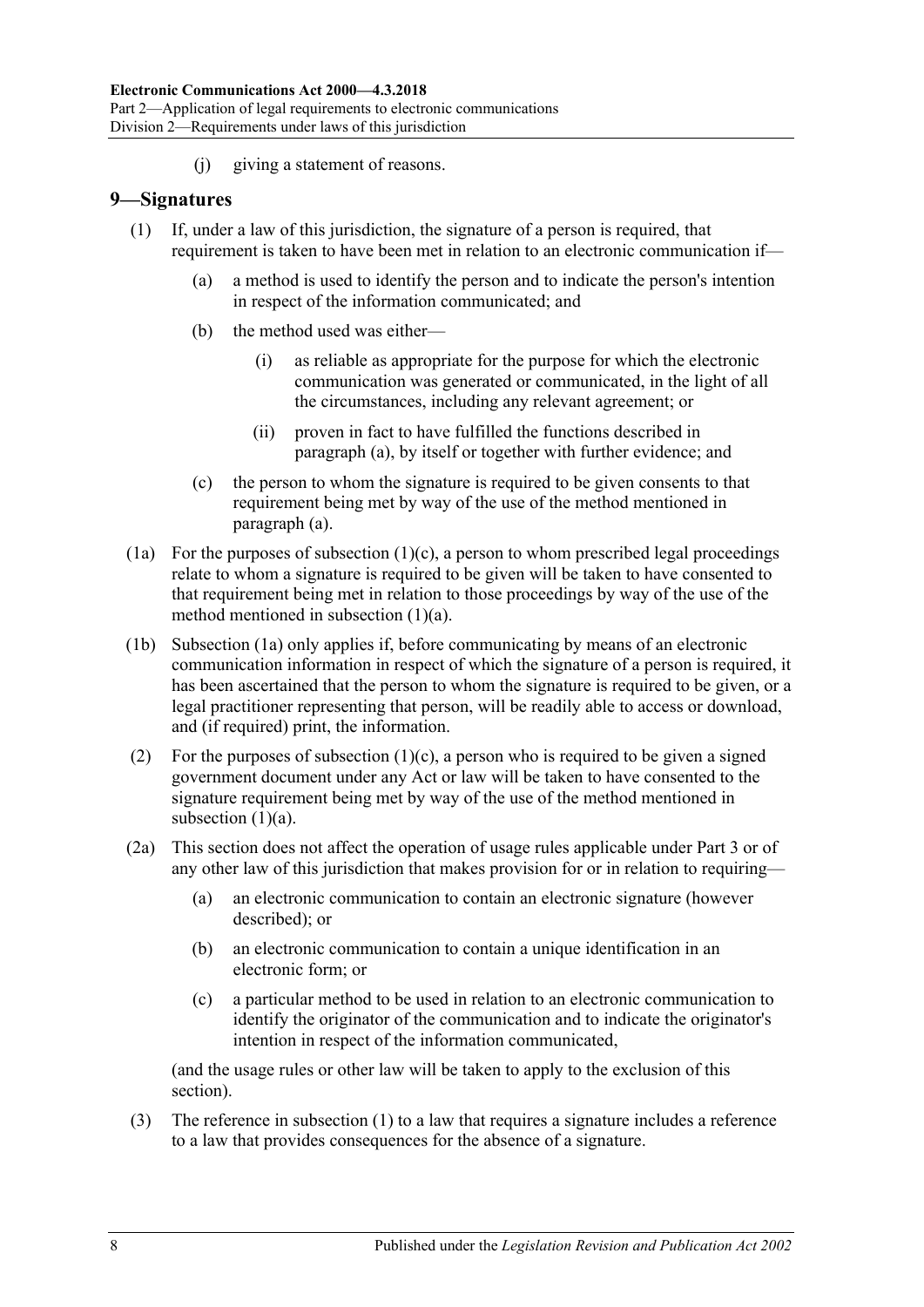### <span id="page-8-0"></span>**10—Production of document**

- (1) If, under a law of this jurisdiction, a person is required to produce a document that is in the form of paper, an article or other material, that requirement is taken to have been met if the person produces, by means of an electronic communication, an electronic form of the document, where-
	- (a) having regard to all the relevant circumstances at the time the communication was sent, the method of generating the electronic form of the document provided a reliable means of assuring the maintenance of the integrity of the information contained in the document; and
	- (b) at the time the communication was sent, it was reasonable to expect that the information contained in the electronic form of the document would be readily accessible so as to be useable for subsequent reference; and
	- (c) the person to whom the document is required to be produced consents to the production, by means of an electronic communication, of an electronic form of the document.
- <span id="page-8-1"></span>(2) If, under a law of this jurisdiction, a person is permitted to produce a document that is in the form of paper, an article or other material, then, instead of producing the document in that form, the person may produce, by means of an electronic communication, an electronic form of the document, where—
	- (a) having regard to all the relevant circumstances at the time the communication was sent, the method of generating the electronic form of the document provided a reliable means of assuring the maintenance of the integrity of the information contained in the document; and
	- (b) at the time the communication was sent, it was reasonable to expect that the information contained in the electronic form of the document would be readily accessible so as to be useable for subsequent reference; and
	- (c) the person to whom the document is permitted to be produced consents to the production, by means of an electronic communication, of an electronic form of the document.
- <span id="page-8-3"></span><span id="page-8-2"></span>(2a) For the purposes of [subsections](#page-8-1)  $(1)(c)$  and  $(2)(c)$ , a person to whom prescribed legal proceedings relate will be taken to have consented to the production of a document required or permitted to be produced in relation to those proceedings by means of an electronic communication.
- (2b) [Subsection \(2a\)](#page-8-3) only applies if, before producing a document by means of an electronic communication, it has been ascertained that the person, or a legal practitioner representing that person, will be readily able to access or download, and (if required) print, the document.
- (3) For the purposes of this section, the integrity of information contained in a document is maintained if, and only if, the information has remained complete and unaltered, apart from—
	- (a) the addition of any endorsement; or
	- (b) any immaterial change,

which arises in the normal course of communication, storage or display.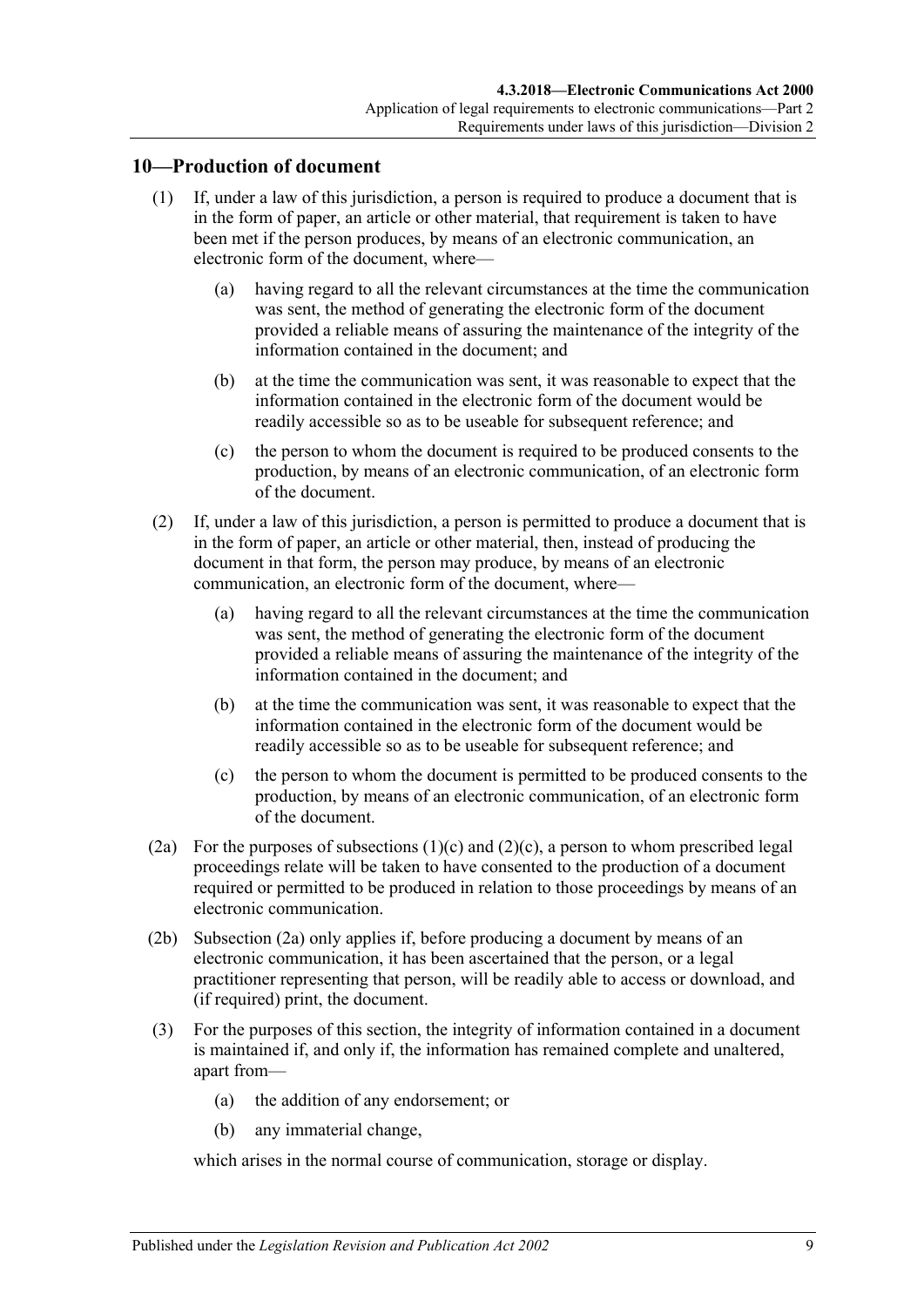- (4) For the purposes of [subsections](#page-8-1)  $(1)(c)$  and  $(2)(c)$ , a person to whom a government document is required to be produced for inspection will be taken to have consented to the document being produced by means of an electronic communication.
- (4a) This section does not affect the operation of usage rules applicable under [Part 3](#page-14-1) or of any other law of this jurisdiction that makes provision for or in relation to requiring or permitting electronic forms of documents to be produced, in accordance with particular information technology requirements—
	- (a) on a particular kind of data storage device; or
	- (b) by means of a particular kind of electronic communication,

(and the usage rules or other law will be taken to apply to the exclusion of this section).

### <span id="page-9-0"></span>**11—Retention of information and documents**

- (1) If, under a law of this jurisdiction, a person is required to record information in writing, that requirement is taken to have been met if the person records the information in electronic form, where—
	- (a) at the time of the recording of the information, it was reasonable to expect that the information would be readily accessible so as to be useable for subsequent reference; and
	- (b) if the regulations require that the information be recorded on a particular kind of data storage device—that requirement has been met.
- <span id="page-9-1"></span>(2) If, under a law of this jurisdiction, a person is required to retain, for a particular period, a document that is in the form of paper, an article or other material, that requirement is taken to have been met if the person retains, or causes another person to retain, an electronic form of the document throughout that period, where—
	- (a) having regard to all the relevant circumstances at the time of the generation of the electronic form of the document, the method of generating the electronic form of the document provided a reliable means of assuring the maintenance of the integrity of the information contained in the document; and
	- (b) at the time of the generation of the electronic form of the document, it was reasonable to expect that the information contained in the electronic form of the document would be readily accessible so as to be useable for subsequent reference; and
	- (c) if the regulations require that the electronic form of the document be retained on a particular kind of data storage device—that requirement has been met throughout that period.
- (3) For the purposes of [subsection](#page-9-1) (2), the integrity of information contained in a document is maintained if, and only if, the information has remained complete and unaltered, apart from—
	- (a) the addition of any endorsement; or
	- (b) any immaterial change,

which arises in the normal course of communication, storage or display.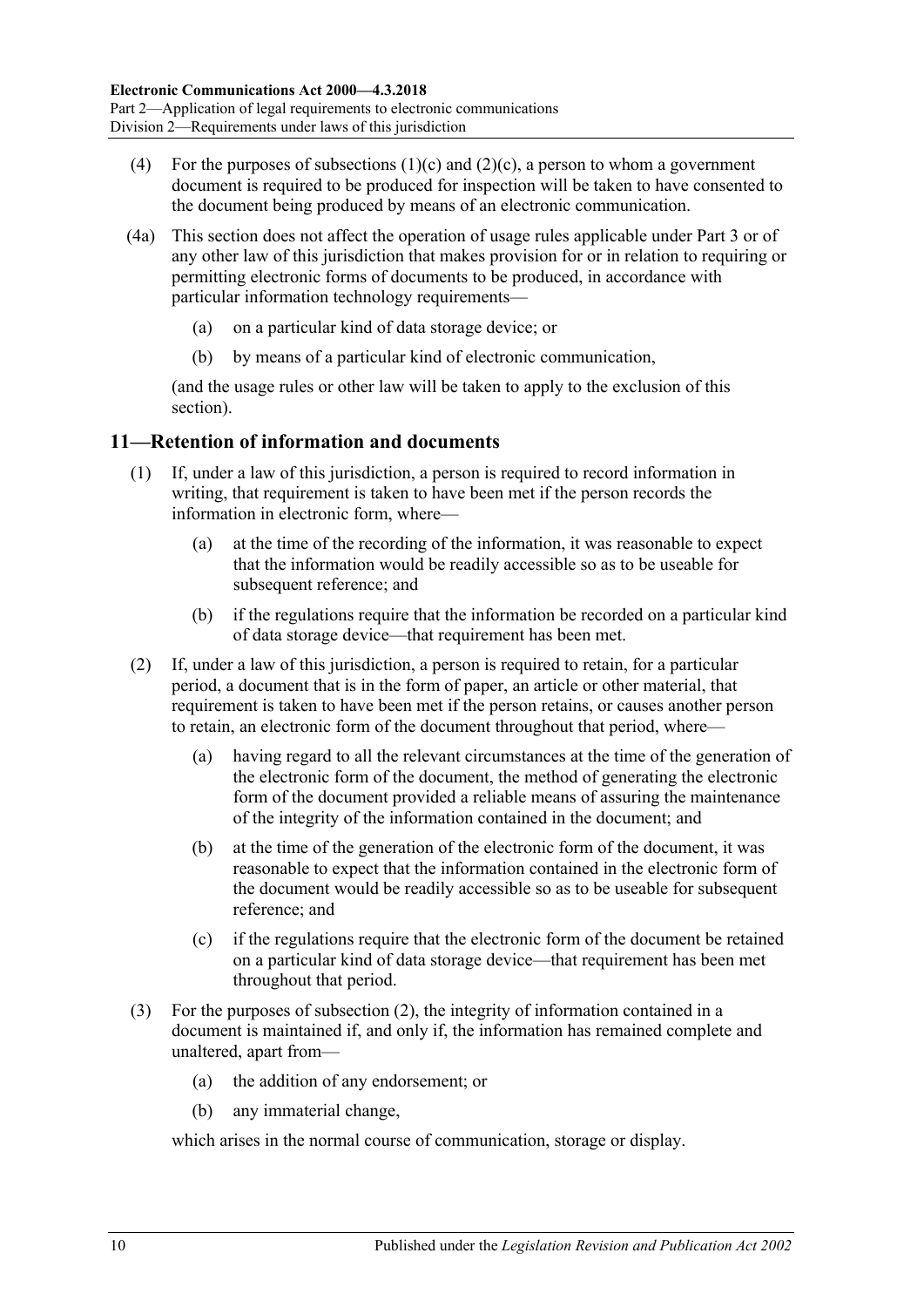- <span id="page-10-3"></span><span id="page-10-2"></span>(4) If, under a law of this jurisdiction, a person (the *first person*) is required to retain, for a particular period, information that was the subject of an electronic communication, that requirement is taken to have been met if the first person retains, or causes another person to retain, in electronic form, the information throughout that period, where—
	- (a) at the time of commencement of the retention of the information, it was reasonable to expect that the information would be readily accessible so as to be useable for subsequent reference; and
	- (b) having regard to all the relevant circumstances at the time of commencement of the retention of the information, the method of retaining the information in electronic form provided a reliable means of assuring the maintenance of the integrity of the information contained in the electronic communication; and
	- (c) throughout that period, the first person also retains, or causes the other person to retain, in electronic form, such additional information obtained by the first person as is sufficient to enable the identification of the following:
		- (i) the origin of the electronic communication;
		- (ii) the destination of the electronic communication;
		- (iii) the time when the electronic communication was sent;
		- (iv) the time when the electronic communication was received; and
	- (d) at the time of commencement of the retention of the additional information covered by [paragraph](#page-10-2) (c), it was reasonable to expect that the additional information would be readily accessible so as to be useable for subsequent reference; and
	- (e) if the regulations require that the information be retained on a particular kind of data storage device—that requirement has been met throughout that period.
- (5) For the purposes of [subsection](#page-10-3) (4), the integrity of information that was the subject of an electronic communication is maintained if, and only if, the information has remained complete and unaltered, apart from—
	- (a) the addition of any endorsement; or
	- (b) any immaterial change,

which arises in the normal course of communication, storage or display.

# <span id="page-10-0"></span>**Division 3—Other provisions relating to laws of this jurisdiction**

### <span id="page-10-4"></span><span id="page-10-1"></span>**13—Time of transmission**

- (1) For the purposes of a law of this jurisdiction, unless otherwise agreed between the originator and the addressee of an electronic communication, the time of transmission of the electronic communication is—
	- (a) the time when the electronic communication leaves an information system under the control of the originator or of the party who sent it on behalf of the originator; or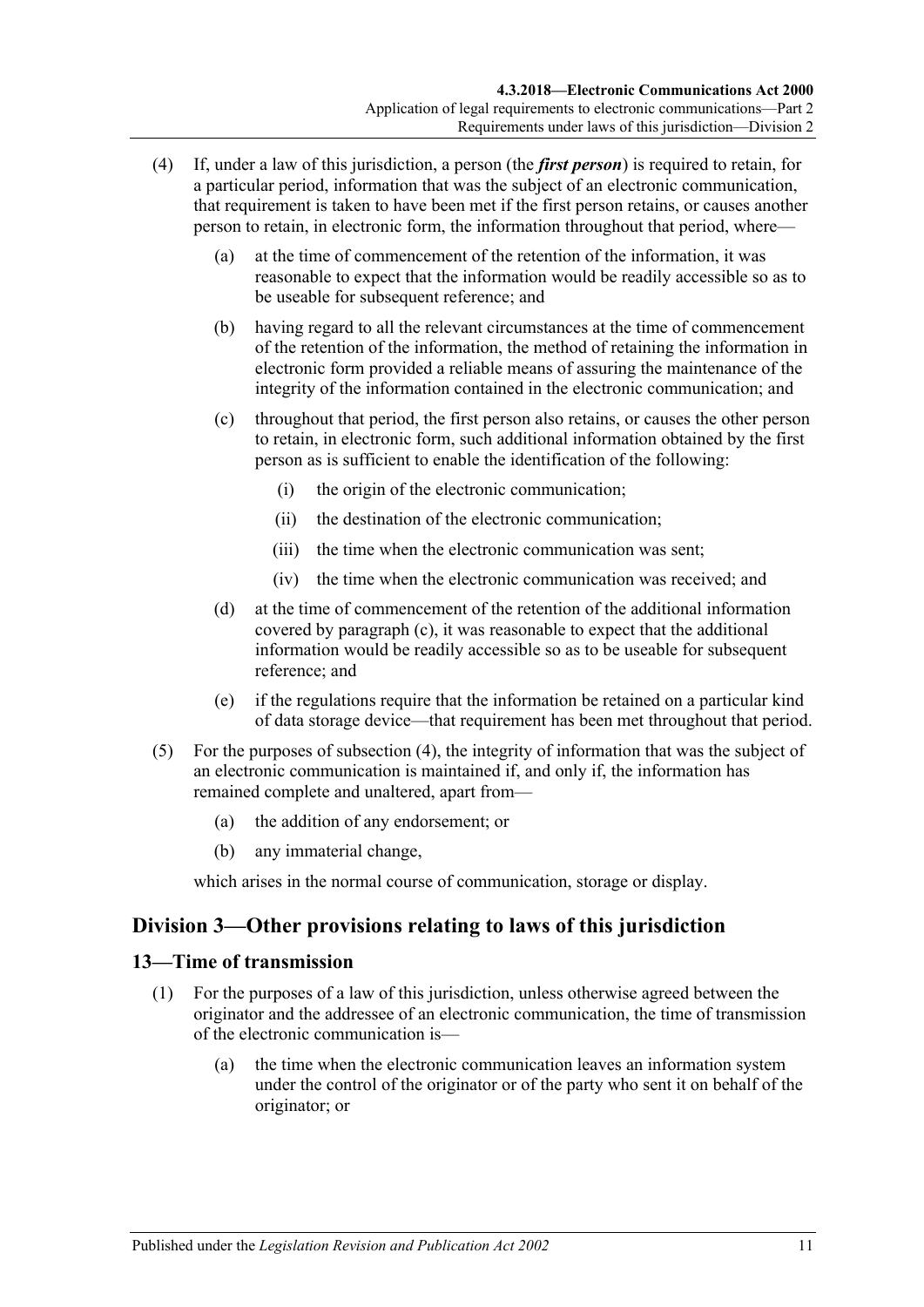<span id="page-11-2"></span>(b) if the electronic communication has not left an information system under the control of the originator or of the party who sent it on behalf of the originator—the time when the electronic communication is received by the addressee.

**Note—**

[Paragraph](#page-11-2) (b) would apply to a case where the parties exchange electronic communications through the same information system.

(2) [Subsection](#page-10-4) (1) applies even though the place where the information system supporting an electronic address is located may be different from the place where the electronic communication is taken to have been transmitted under [section](#page-11-1) 13B.

### <span id="page-11-3"></span><span id="page-11-0"></span>**13A—Time of receipt**

- (1) For the purposes of a law of this jurisdiction, unless otherwise agreed between the originator and the addressee of an electronic communication—
	- (a) the time of receipt of the electronic communication is the time when the electronic communication becomes capable of being retrieved by the addressee at an electronic address designated by the addressee; or
	- (b) the time of receipt of the electronic communication at another electronic address of the addressee is the time when both—
		- (i) the electronic communication has become capable of being retrieved by the addressee at that address; and
		- (ii) the addressee has become aware that the electronic communication has been sent to that address.
- (2) For the purposes of [subsection](#page-11-3) (1), unless otherwise agreed between the originator and the addressee of the electronic communication, it is to be assumed that the electronic communication is capable of being retrieved by the addressee when it reaches the addressee's electronic address.
- (3) [Subsection](#page-11-3) (1) applies even though the place where the information system supporting an electronic address is located may be different from the place where the electronic communication is taken to have been received under [section](#page-11-1) 13B.

### <span id="page-11-4"></span><span id="page-11-1"></span>**13B—Place of transmission and receipt**

- (1) For the purposes of a law of this jurisdiction, unless otherwise agreed between the originator and the addressee of an electronic communication—
	- (a) the electronic communication is taken to have been transmitted at the place where the originator has its place of business; and
	- (b) the electronic communication is taken to have been received at the place where the addressee has its place of business.
- (2) For the purposes of the application of [subsection](#page-11-4) (1) to an electronic communication—
	- (a) a party's place of business is assumed to be the location indicated by that party, unless another party demonstrates that the party making the indication does not have a place of business at that location; and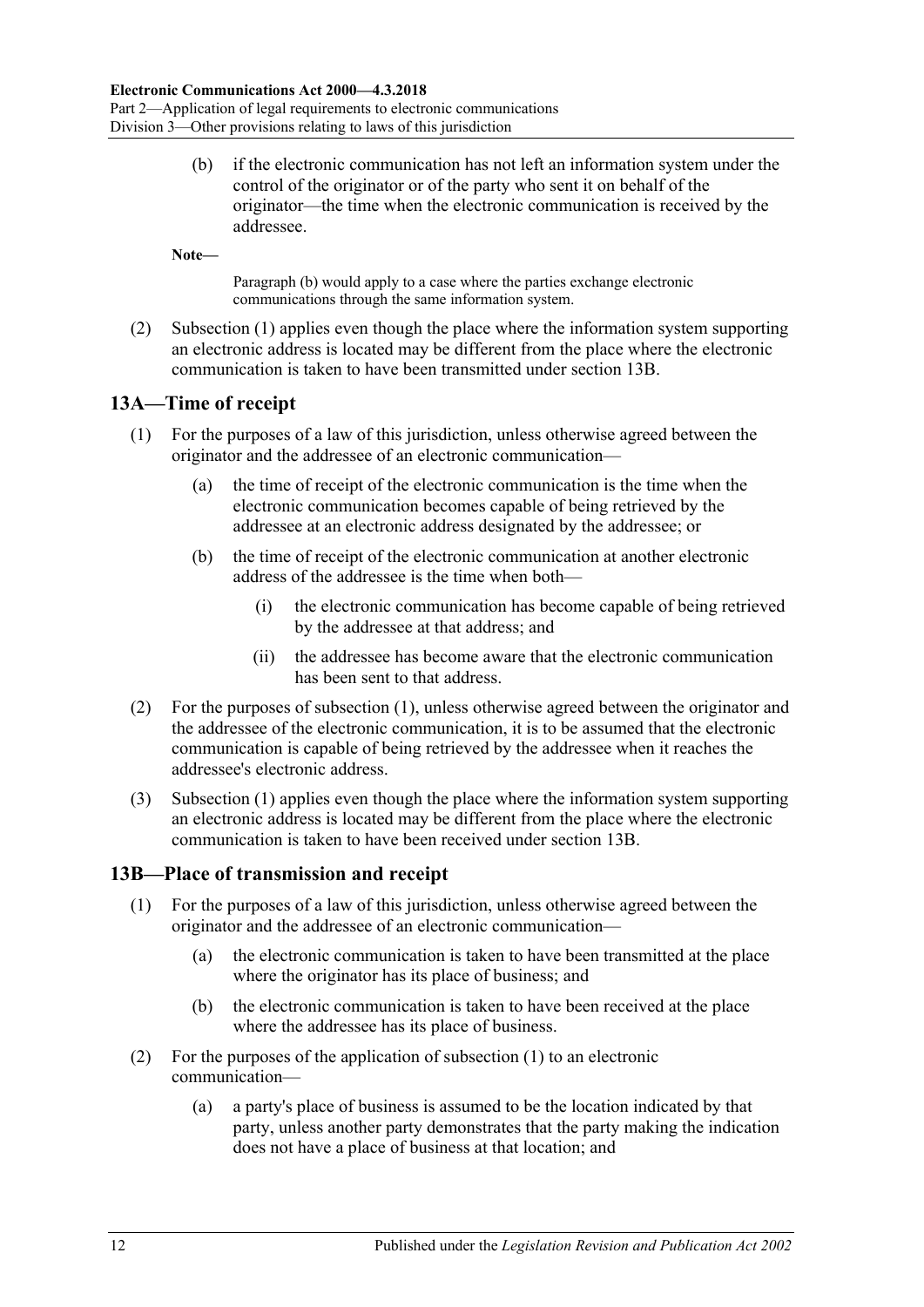- (b) if a party has not indicated a place of business and has only 1 place of business, it is to be assumed that that place is the party's place of business; and
- <span id="page-12-3"></span>(c) if a party has not indicated a place of business and has more than 1 place of business, the place of business is that which has the closest relationship to the underlying transaction, having regard to the circumstances known to or contemplated by the parties at any time before or at the conclusion of the transaction; and
- (d) if a party has not indicated a place of business and has more than 1 place of business, but [paragraph](#page-12-3) (c) does not apply—it is to be assumed that the party's principal place of business is the party's only place of business; and
- (e) if a party is a natural person and does not have a place of business—it is to be assumed that the party's place of business is the place of the party's habitual residence.
- (3) A location is not a place of business merely because that is—
	- (a) where equipment and technology supporting an information system used by a party are located; or
	- (b) where the information system may be accessed by other parties.
- (4) The sole fact that a party makes use of a domain name or electronic mail address connected to a specific country does not create a presumption that its place of business is located in that country.

### <span id="page-12-4"></span><span id="page-12-0"></span>**14—Attribution of electronic communications**

- (1) For the purposes of a law of this jurisdiction, unless otherwise agreed between the purported originator and the addressee of an electronic communication, the purported originator of the electronic communication is bound by that communication only if the communication was sent by the purported originator or with the authority of the purported originator.
- (2) [Subsection](#page-12-4) (1) does not affect the operation of a law of this jurisdiction that makes provision for—
	- (a) conduct engaged in by a person within the scope of the person's actual or apparent authority to be attributed to another person; or
	- (b) a person to be bound by conduct engaged in by another person within the scope of the other person's actual or apparent authority.

# <span id="page-12-1"></span>**Part 2A—Additional provisions applying to contracts involving electronic communications**

### <span id="page-12-2"></span>**14A—Application and operation of Part**

This Part applies to the use of electronic communications in connection with the formation or performance of a contract between parties where the proper law of the contract is (or would on its formation be) the law of this jurisdiction, and so applies—

(a) whether some or all of the parties are located within Australia or elsewhere; and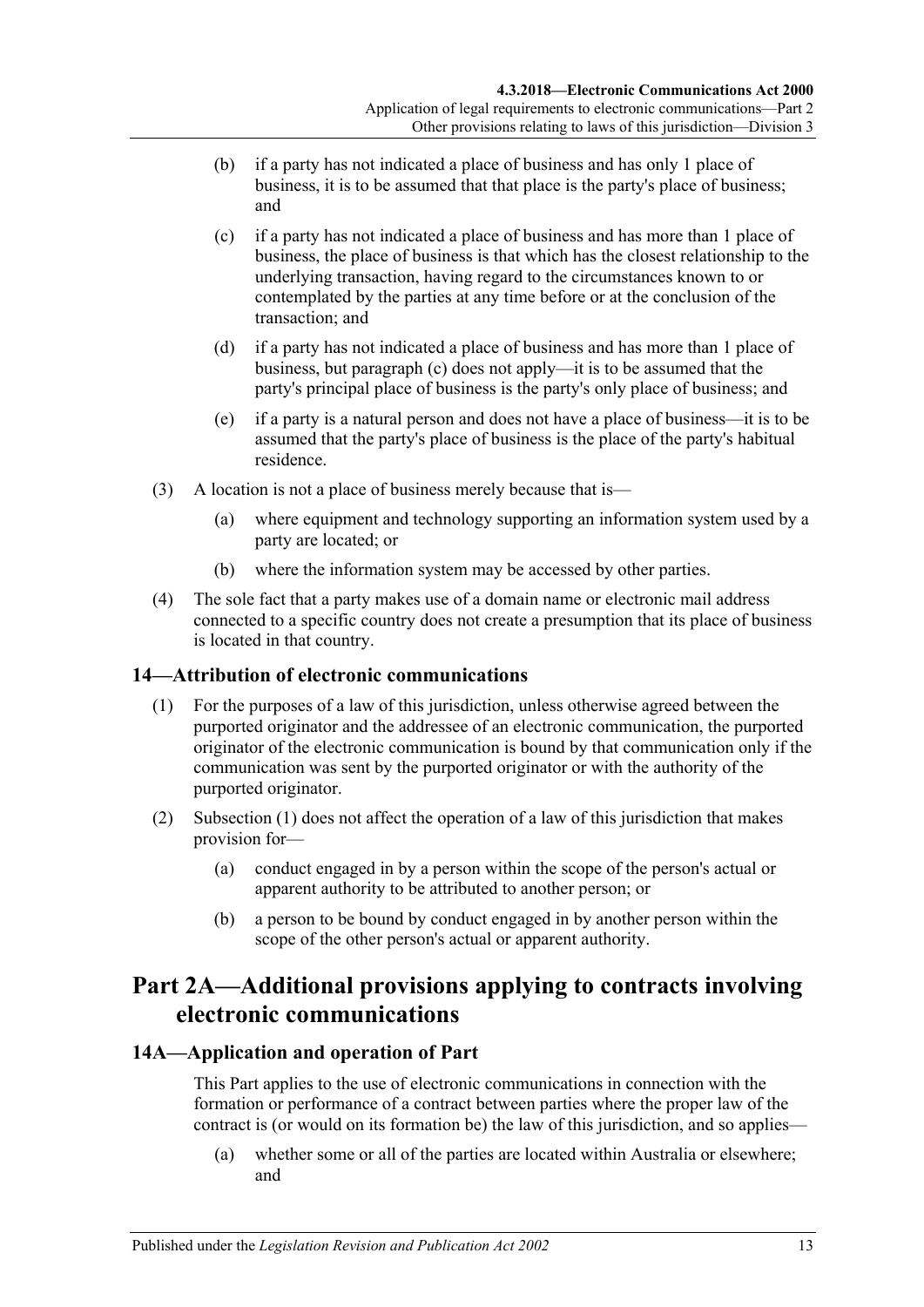Part 2A—Additional provisions applying to contracts involving electronic communications

(b) whether the contract is for business purposes, for personal, family or household purposes, or for other purposes.

### <span id="page-13-3"></span><span id="page-13-0"></span>**14B—Invitation to treat regarding contracts**

- (1) A proposal to form a contract made through 1 or more electronic communications that—
	- (a) is not addressed to 1 or more specific parties; and
	- (b) is generally accessible to parties making use of information systems,

is to be considered as an invitation to make offers, unless it clearly indicates the intention of the party making the proposal to be bound in case of acceptance.

(2) [Subsection](#page-13-3) (1) extends to proposals that make use of interactive applications for the placement of orders through information systems.

### <span id="page-13-1"></span>**14C—Use of automated message systems for contract formation—non-intervention of natural person**

A contract formed by—

- (a) the interaction of an automated message system and a natural person; or
- (b) the interaction of automated message systems,

is not invalid, void or unenforceable on the sole ground that no natural person reviewed or intervened in each of the individual actions carried out by the automated message systems or the resulting contract.

#### <span id="page-13-2"></span>**14D—Error in electronic communications regarding contracts**

- (1) This section applies in relation to a statement, declaration, demand, notice or request, including an offer and the acceptance of an offer, that the parties are required to make or choose to make in connection with the formation or performance of a contract.
- $(2)$  If—
	- (a) a natural person makes an input error in an electronic communication exchanged with the automated message system of another party; and
	- (b) the automated message system does not provide the person with an opportunity to correct the error,

the person, or the party on whose behalf the person was acting, has the right to withdraw the portion of the electronic communication in which the input error was made if—

- (c) the person, or the party on whose behalf the person was acting, notifies the other party of the error as soon as possible after having learned of the error and indicates that he or she made an error in the electronic communication; and
- (d) the person, or the party on whose behalf the person was acting, has not used or received any material benefit or value from the goods or services, if any, received from the other party.
- (3) The right of withdrawal of a portion of an electronic communication under this section is not of itself a right to rescind or otherwise terminate a contract.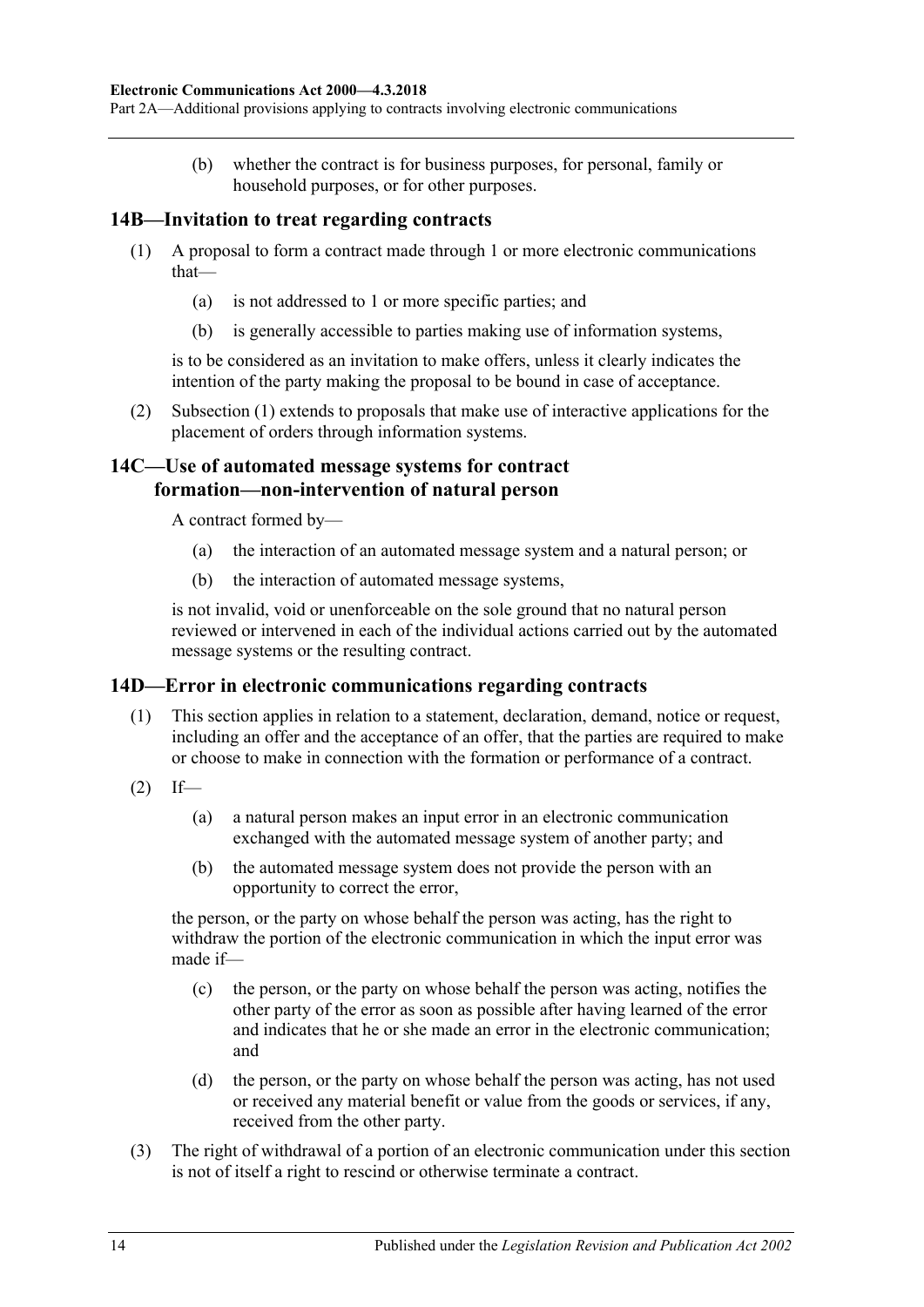(4) The consequences (if any) of the exercise of the right of withdrawal of a portion of an electronic communication under this section are to be determined in accordance with any applicable rule of law.

**Note—**

In some circumstances the withdrawal of a portion of an electronic communication may invalidate the entire communication or render it ineffective for the purposes of contract formation (see paragraph 241 of the UNCITRAL explanatory note for the United Nations Convention on the Use of Electronic Communications in International Contracts).

### <span id="page-14-4"></span><span id="page-14-0"></span>**14E—Application of Act in relation to contracts**

- (1) Subject to [subsection](#page-14-3) (2), the provisions of [sections](#page-5-3) 7, [13,](#page-10-1) [13A](#page-11-0) and [13B](#page-11-1) apply to—
	- (a) a transaction constituted by or relating to a contract; or
	- (b) an electronic communication relating to the formation or performance of a contract,

in the same way as they apply to a transaction or electronic communication referred to in that Part, and so apply as if the words "For the purposes of a law of this jurisdiction" and "under a law of this jurisdiction" were omitted.

- <span id="page-14-3"></span>(2) However, this Part (including [subsection](#page-14-4) (1)) does not apply to or in relation to a contract to the extent that—
	- (a) [Part 2](#page-5-1) would of its own force have the same effect as this Part if this Part applied; or
	- (b) a law of another State or Territory (that is in substantially the same terms as [Part 2\)](#page-5-1) would of its own force have the same effect as this Part if this Part applied.

#### **Note—**

This section applies provisions o[f Part 2](#page-5-1) to contracts or proposed contracts to the extent (if any) that those provisions do not apply merely because they are expressed to apply in relation to "a law of this jurisdiction". This section also disapplies the provisions of [Part](#page-12-1) 2A to the extent that [Part 2](#page-5-1) would apply of its own force. An example where [Part 2](#page-5-1) may not apply of its own force is where a contract is being negotiated in a State or Territory from a supplier located overseas.

# <span id="page-14-1"></span>**Part 3—Issue of government documents by approved information system**

### <span id="page-14-2"></span>**15—Application of Part**

- (1) Subject to [subsection](#page-14-5) (2), a government document may be issued by means of electronic communication in accordance with this Part or in any other manner that is not prohibited by law.
- <span id="page-14-5"></span>(2) If an Act provides for the issue of a government document only in the form of a physical document or item, the document may only be issued by means of electronic communication in accordance with this Part.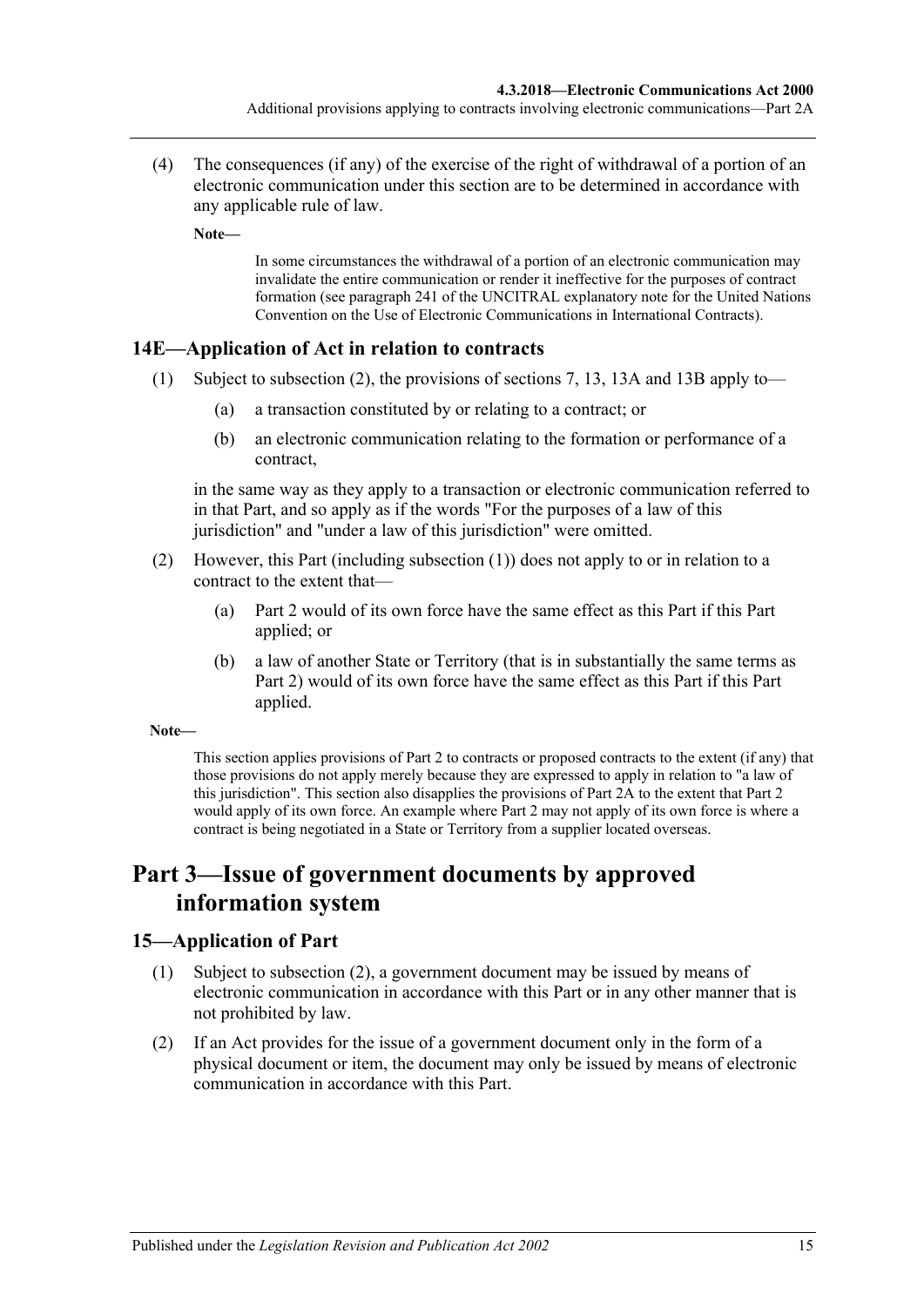- (3) For the purposes of [subsection](#page-14-5) (2), an Act will be taken to provide for the issue of a government document only in the form of a physical document or item if (and only  $if)$ —
	- (a) the Act expressly provides (by whatever form of words) that the government document may not be issued in electronic form; or
	- (b) it is only possible to deal with the government document in the manner required by the Act if the document is in the form of a physical document or item.
- (4) Subject to [subsection](#page-15-5) (5), this Part has effect despite the provisions of any other Act.
- <span id="page-15-5"></span>(5) If an Act specifically provides for the application of this Part to government documents issued under the Act, this Part has effect subject to the provisions of that Act.

### <span id="page-15-0"></span>**16—Minister may approve means of issue**

- <span id="page-15-3"></span>(1) The Minister may approve—
	- (a) 1 or more information systems for the issue, by means of electronic communication, of government documents in accordance with this Part; and
	- (b) rules relating to the use of an approved information system.
- <span id="page-15-4"></span>(2) Nothing prevents an approved information system from being used for the purposes of other electronic communications of a class approved by the Minister.
- <span id="page-15-6"></span>(3) If the Minister approves an information system under this section, the Minister must specify in the approval the kinds of modifications or updates to the information system that will require further approval of the Minister.
- (4) Except as provided in an approval in accordance with [subsection](#page-15-6) (3), any modifications or updates to an approved information system will not require a further approval of the Minister (and the information system will be taken to continue to be an approved information system regardless of the modifications or updates).
- (5) The Minister may vary or revoke usage rules as the Minister thinks fit.

### <span id="page-15-1"></span>**17—Approval for electronic issue of government document**

A responsible Minister in relation to a government document may approve the issue of such a document by means of an approved information system in accordance with this Part.

### <span id="page-15-2"></span>**18—Electronic issue authorised if approved and consent given**

A government document may be issued by means of an approved information system if—

- (a) the responsible Minister in relation to the document has given approval under [section](#page-15-1) 17 for the document being issued by such means; and
- (b) the person to whom the document is to be issued has requested or consented to the document being issued by such means.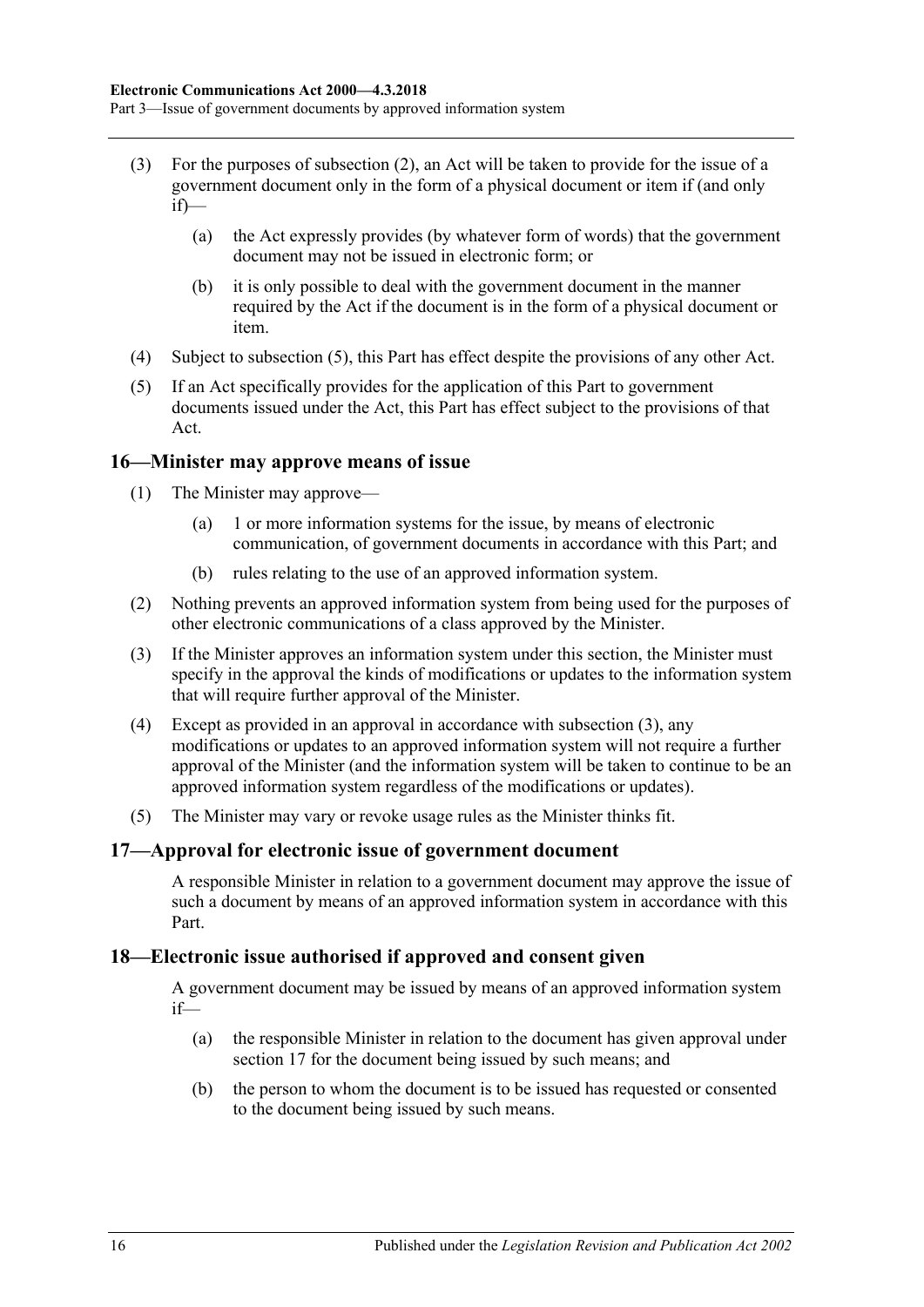### <span id="page-16-0"></span>**19—Usage rules must be complied with**

A government document that is issued by means of an approved information system may be displayed, carried, produced, surrendered, updated and otherwise dealt with in accordance with the usage rules applying to that approved information system at the time the document is displayed, carried, produced, surrendered, updated and otherwise dealt with.

### <span id="page-16-1"></span>**20—Prescribed modifications**

The regulations may provide, in relation to a government document issued under an Act, that the provisions of that Act apply with prescribed modifications in a case where the document is or is to be, issued by means of an approved information system in accordance with this Part.

### <span id="page-16-2"></span>**21—Evidentiary**

- (1) In any proceedings, a certificate apparently signed by a Minister and certifying as to any approval given by that Minister under this Part is conclusive proof of the matters so certified.
- (2) In any proceedings, a certificate apparently signed by the Minister to whom the administration of this Act is committed and certifying that on a specified date a specified person requested or consented to a specified kind of government document being issued by means of an approved information system is proof, in the absence of proof to the contrary, of the matter so certified.

# <span id="page-16-3"></span>**Part 4—Miscellaneous**

### <span id="page-16-4"></span>**22—Delegation**

- (1) The Minister may delegate any of the Minister's functions or powers under this Act.
- (2) A delegation under this section—
	- (a) must be in writing; and
	- (b) may be conditional or unconditional; and
	- (c) is revocable at will; and
	- (d) may, subject to any conditions of the instrument of delegation, be further delegated; and
	- (e) does not prevent the delegator from acting in any matter.

### <span id="page-16-5"></span>**23—Regulations**

- (1) The Governor may make such regulations as are contemplated by, or necessary or expedient for the purposes of, this Act.
- (2) Regulations under this Act may—
	- (a) be of general application or limited application;
	- (b) make different provision according to the matters or circumstances to which they are expressed to apply;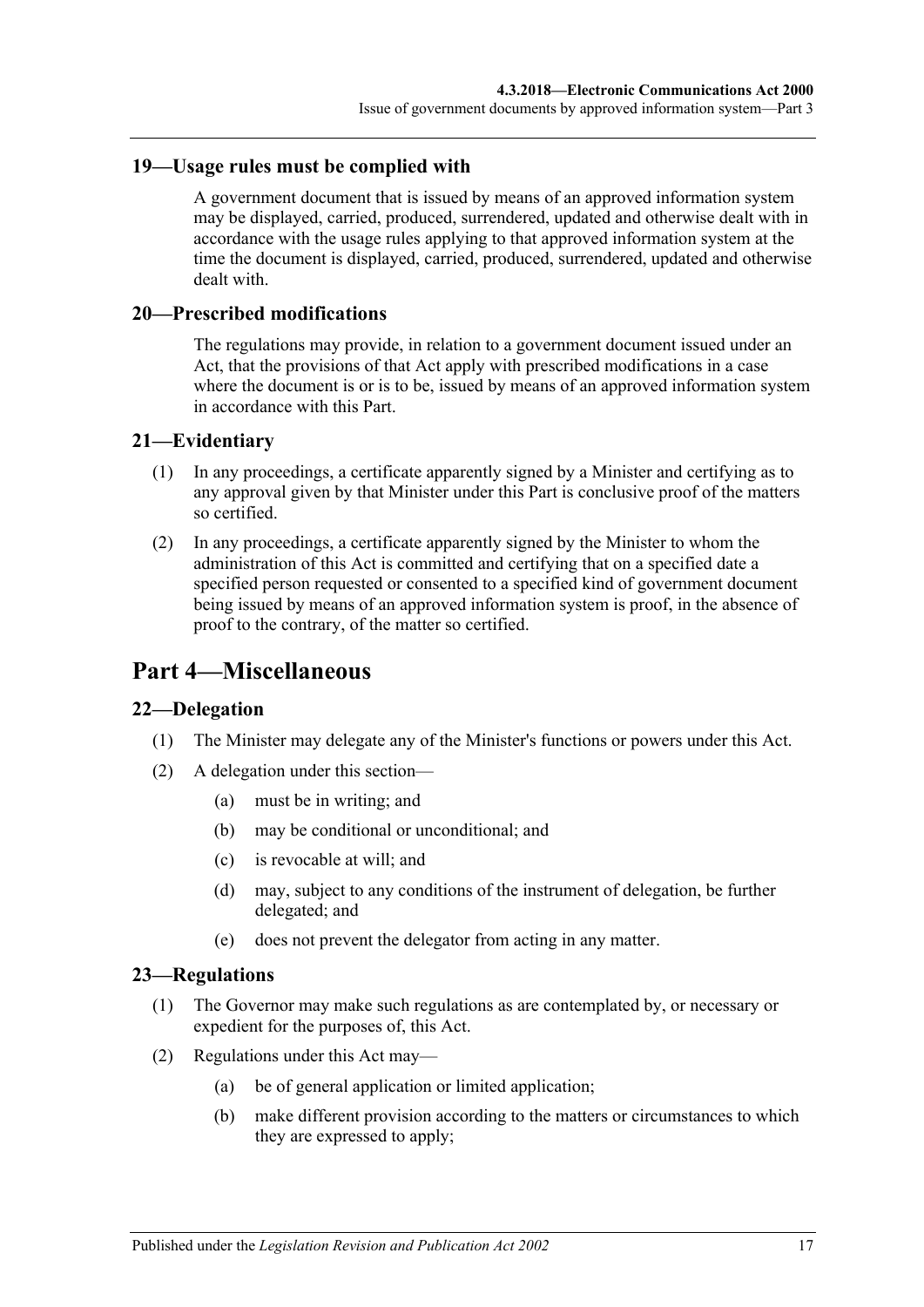(c) provide that a matter or thing in respect of which regulations may be made is to be determined according to the discretion of the Minister or another specified person.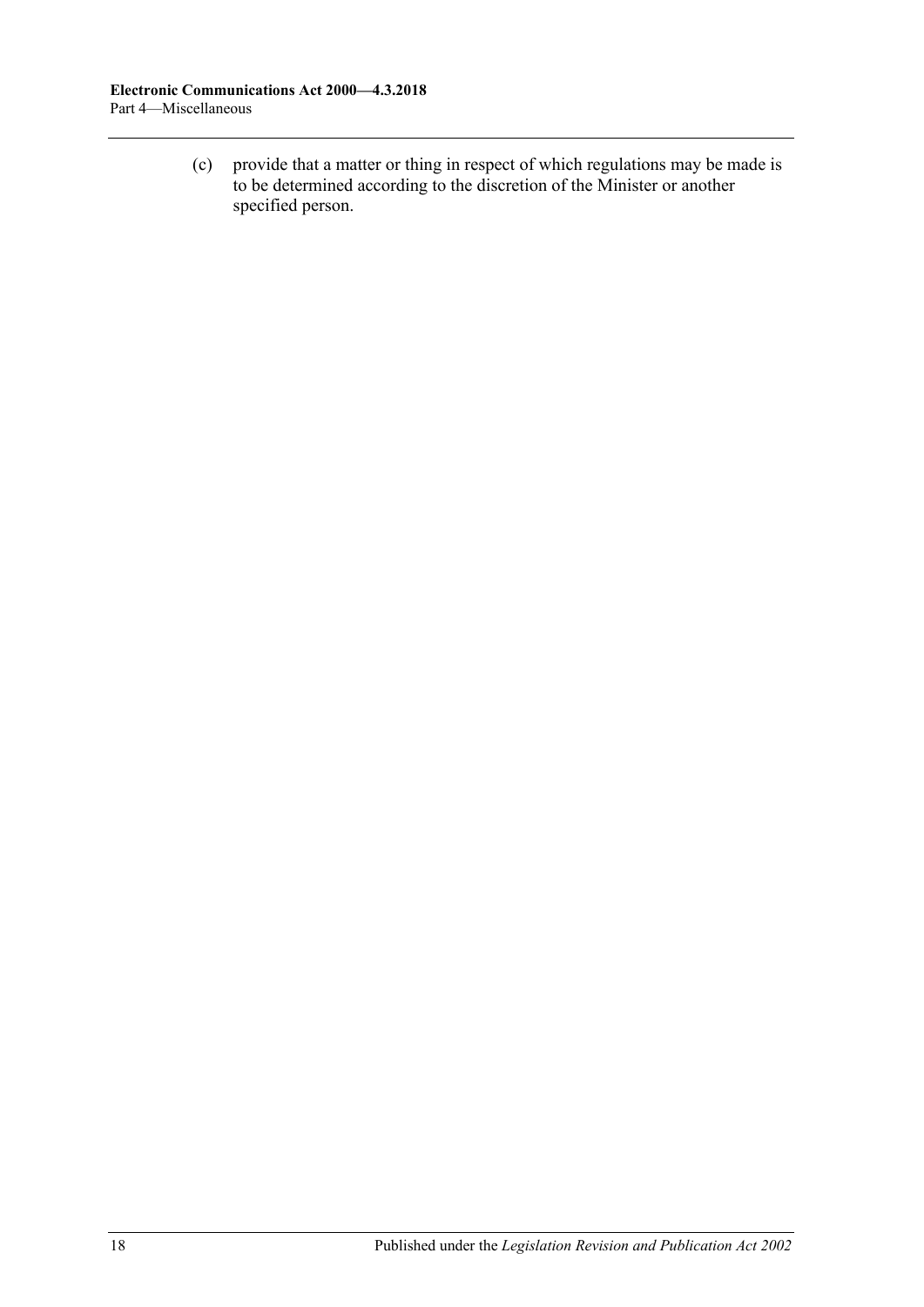# <span id="page-18-0"></span>**Legislative history**

# **Notes**

- Please note—References in the legislation to other legislation or instruments or to titles of bodies or offices are not automatically updated as part of the program for the revision and publication of legislation and therefore may be obsolete.
- Earlier versions of this Act (historical versions) are listed at the end of the legislative history.
- For further information relating to the Act and subordinate legislation made under the Act see the Index of South Australian Statutes or www.legislation.sa.gov.au.

# **Formerly**

*Electronic Transactions Act 2000*

# **Principal Act and amendments**

New entries appear in bold.

| Year No |    | Title                                                             | Assent    | Commencement                                                                                             |
|---------|----|-------------------------------------------------------------------|-----------|----------------------------------------------------------------------------------------------------------|
| 2000    | 72 | Electronic Transactions Act 2000                                  | 7.12.2000 | 1.11.2002 ( <i>Gazette 29.8.2002 p3212</i> )                                                             |
| 2011    | 28 | Electronic Transactions<br>(Miscellaneous) Amendment<br>Act 2011  | 21.7.2011 | 1.3.2012 (Gazette 23.2.2012 p839)                                                                        |
| 2017 7  |    | Statutes Amendment and Repeal<br>(Simplify) Act 2017              | 15.3.2017 | Pt 8 (ss $37-48$ )-1.9.2017 immediately<br>after the commencement of 9/2017<br>(Gazette 29.8.2017 p3795) |
| 2017 9  |    | Electronic Transactions (Legal<br>Proceedings) Amendment Act 2017 | 11.4.2017 | 1.9.2017 (Gazette 29.8.2017 p3794)                                                                       |
| 2017    | 36 | <b>Summary Procedure (Service)</b><br><b>Amendment Act 2017</b>   | 22.8.2017 | Sch 1 (cll $1-3$ ) $-4.3.2018$ ( <i>Gazette</i><br>23.1.2018 p283)                                       |

# **Provisions amended**

New entries appear in bold.

Entries that relate to provisions that have been deleted appear in italics.

| Provision      | How varied                                                     | Commencement |
|----------------|----------------------------------------------------------------|--------------|
| Long title     | amended by 7/2017 s 37                                         | 1.9.2017     |
| Pt1            |                                                                |              |
| s 1            | amended by 7/2017 s 38                                         | 1.9.2017     |
| s <sub>2</sub> | omitted under Legislation Revision and<br>Publication Act 2002 |              |
| s <sub>3</sub> | amended by 7/2017 s 39                                         | 1.9.2017     |
| s <sub>4</sub> |                                                                |              |
| s(4(1))        | s 4 redesignated as $s$ 4(1) by 28/2011 s 4                    | 1.3.2012     |
|                | amended by 7/2017 s 40(1)                                      | 1.9.2017     |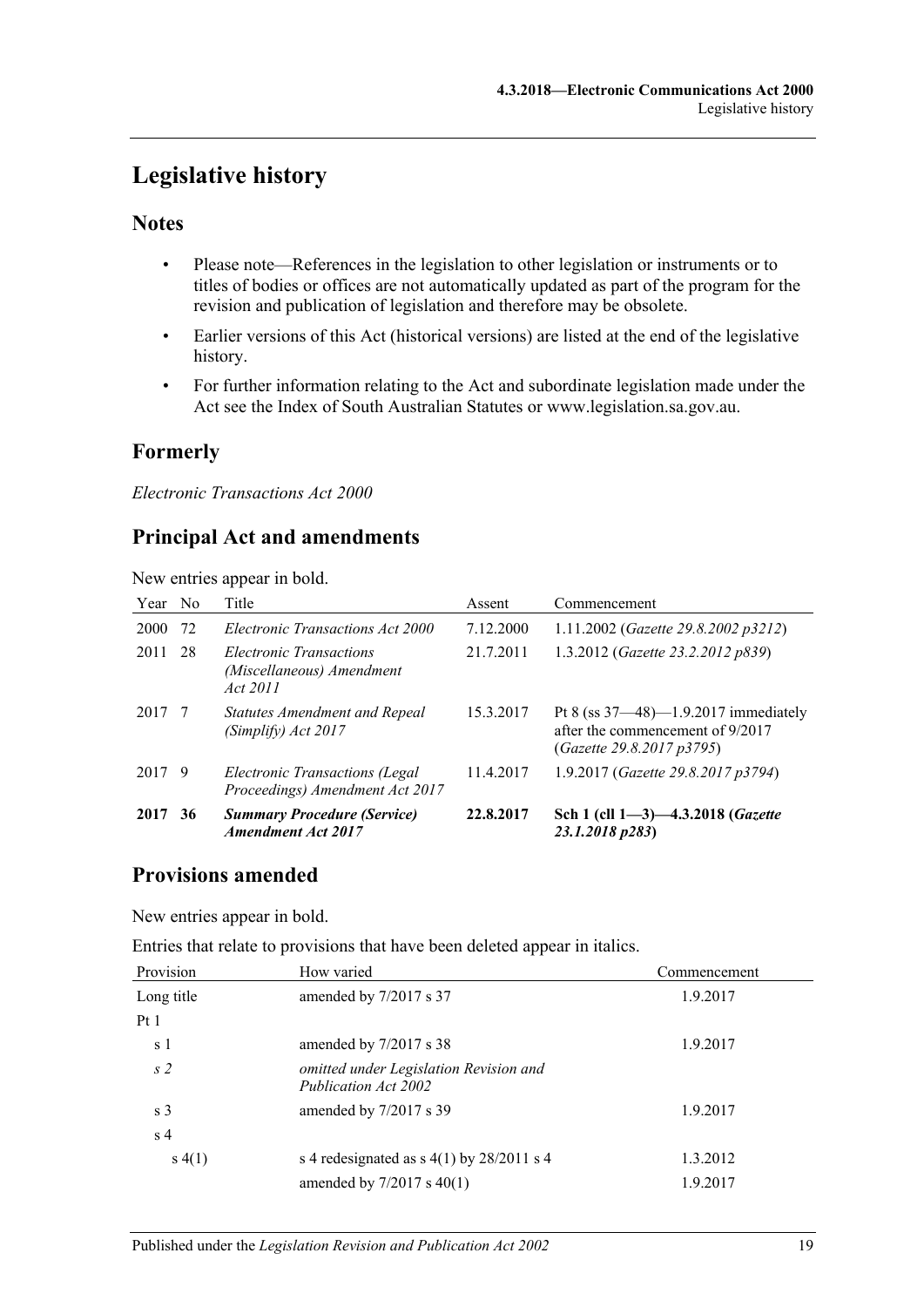|                                   | amended by 36/2017 Sch 1 cl 1     | 4.3.2018 |
|-----------------------------------|-----------------------------------|----------|
| s(4(2)                            | inserted by 28/2011 s 4           | 1.3.2012 |
| s(4(3))                           | inserted by $7/2017$ s $40(2)$    | 1.9.2017 |
| s <sub>5</sub>                    |                                   |          |
| s 5(1)                            |                                   |          |
| addressee                         | inserted by $28/2011$ s $5(1)$    | 1.3.2012 |
| approved<br>information<br>system | inserted by $7/2017$ s $41(1)$    | 1.9.2017 |
| automated<br>message system       | inserted by $28/2011$ s $5(1)$    | 1.3.2012 |
| government<br>agency              | inserted by $7/2017$ s $41(2)$    | 1.9.2017 |
| government<br>document            | inserted by $7/2017$ s $41(2)$    | 1.9.2017 |
| law of the<br>jurisdiction        | amended by 9/2017 s 4             | 1.9.2017 |
| originator                        | inserted by $28/2011$ s $5(2)$    | 1.3.2012 |
| performance                       | inserted by $28/2011$ s $5(2)$    | 1.3.2012 |
| place of business                 | substituted by $28/2011$ s $5(2)$ | 1.3.2012 |
| responsible<br>Minister           | inserted by $7/2017$ s $41(3)$    | 1.9.2017 |
| transaction                       | substituted by $28/2011$ s $5(3)$ | 1.3.2012 |
|                                   | amended by $7/2017$ s $41(4)$     | 1.9.2017 |
| usage rules                       | inserted by $7/2017$ s $41(5)$    | 1.9.2017 |
| $s \ 5(3)$                        | inserted by $7/2017$ s $41(6)$    | 1.9.2017 |
| s <sub>6A</sub>                   | inserted by 28/2011 s 6           | 1.3.2012 |
| s 6A(1)                           | amended by 7/2017 s 42            | 1.9.2017 |
| Pt 2                              |                                   |          |
| Pt 2 Div 1                        |                                   |          |
| heading<br>s <sub>7</sub>         | amended by 7/2017 s 43            | 1.9.2017 |
| s(7(2)                            | substituted by 7/2017 s 44        | 1.9.2017 |
| s(7(3))                           | deleted by 28/2011 s 7            | 1.3.2012 |
|                                   | inserted by 7/2017 s 44           | 1.9.2017 |
| $s \; 7(4)$                       | deleted by $28/2011 s$ 7          | 1.3.2012 |
| Pt 2 Div 2                        |                                   |          |
| $\,$ s $\,$ 8 $\,$                |                                   |          |
| $s(2a)$ and $(2b)$                | inserted by 9/2017 s 5            | 1.9.2017 |
| s(3)                              | substituted by 7/2017 s 45        | 1.9.2017 |
| s(3a)                             | inserted by 7/2017 s 45           | 1.9.2017 |
| s 9                               |                                   |          |
| $s \, 9(1)$                       | amended by 28/2011 s 8(1), (2)    | 1.3.2012 |
| $s \theta(1a)$ and $(1b)$         | inserted by 9/2017 s 6            | 1.9.2017 |
| $s \, 9(2)$                       | amended by 28/2011 s 8(3)         | 1.3.2012 |